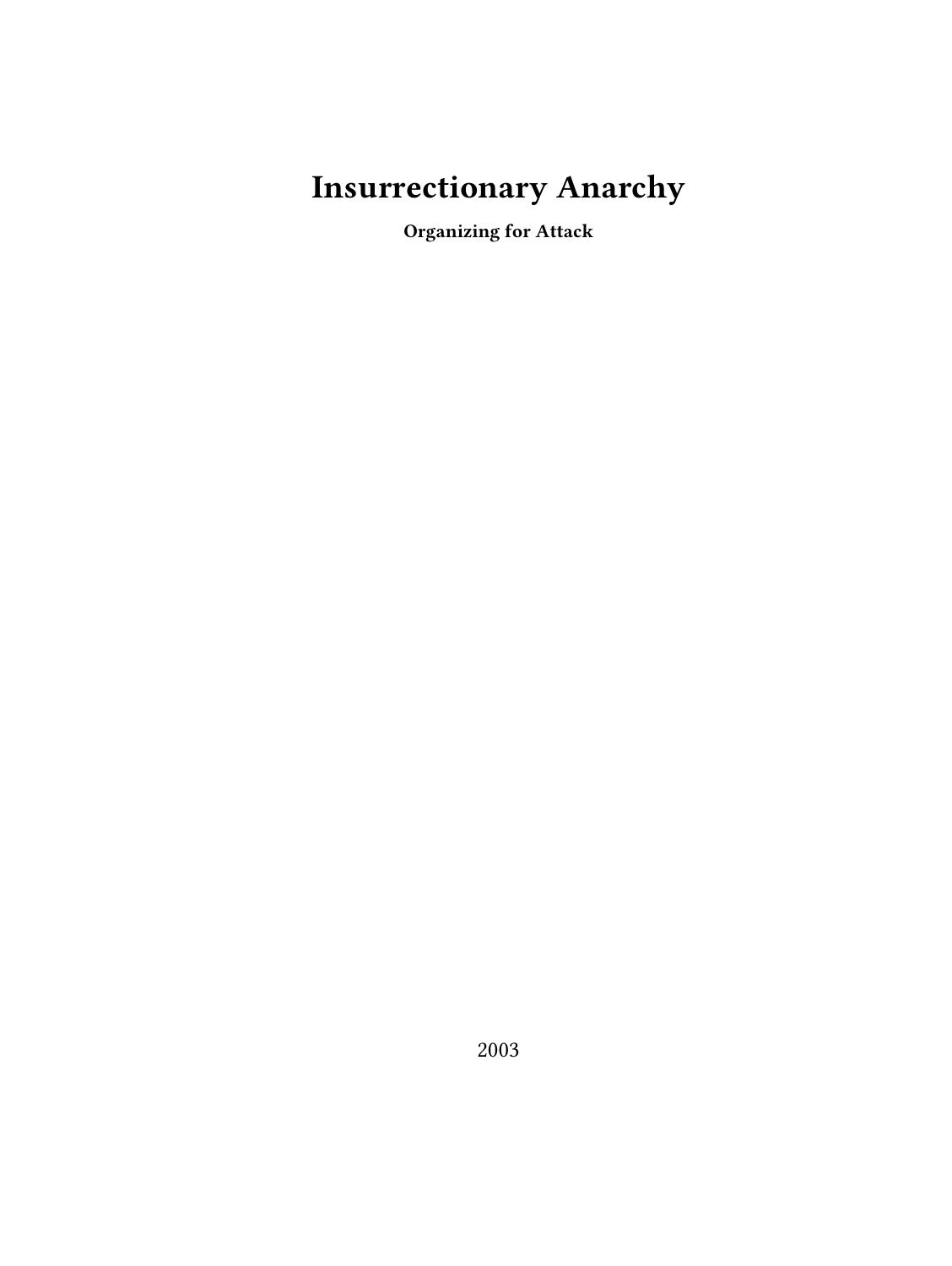# **Contents**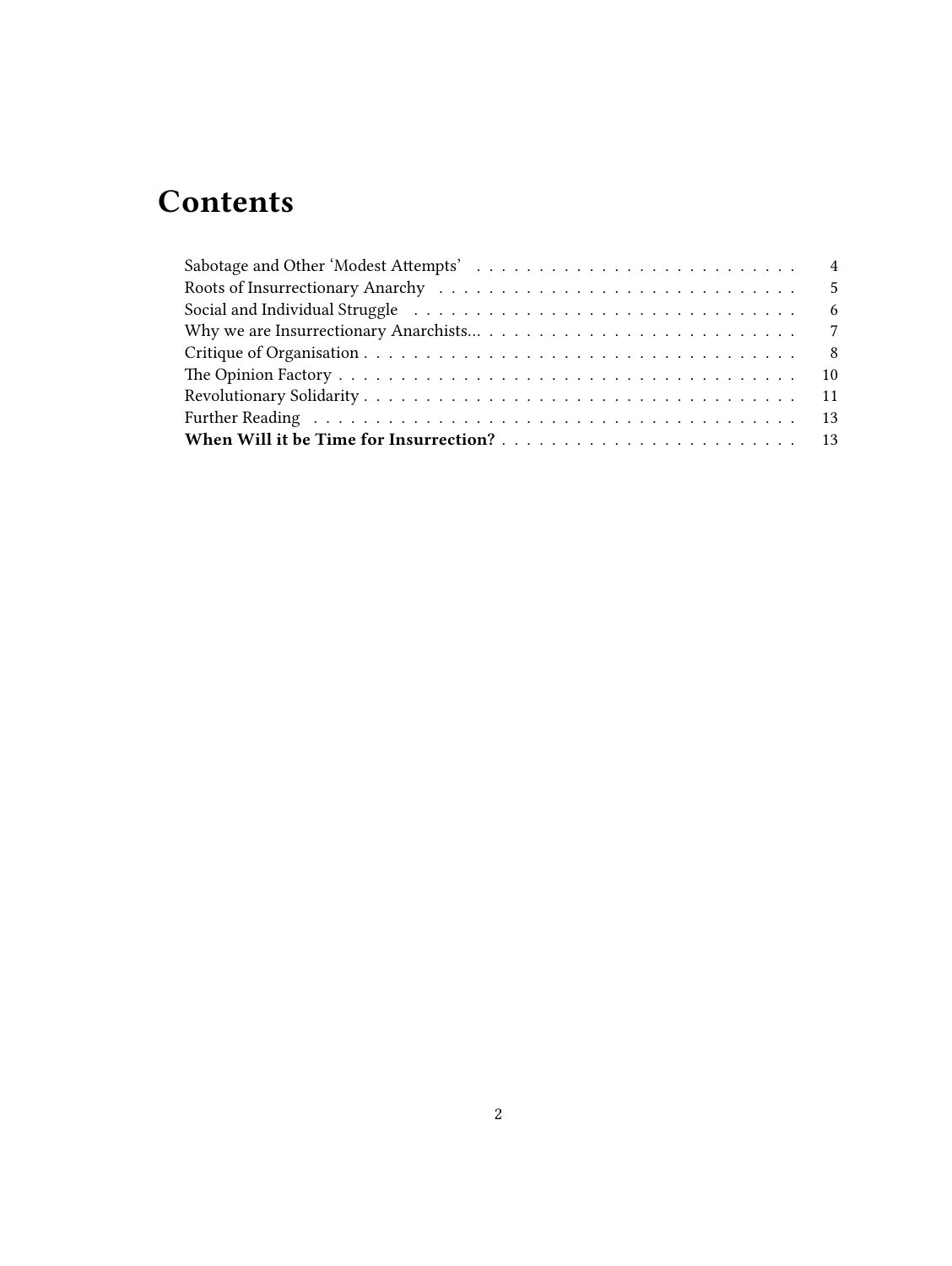*"From a certain point onward, there is no turning back. That is the point that must be reached."*

– Franz Kafka.

**For us anarchists the questions of how to act and how to organise are intimately linked. And it is these two questions, not the question of the desired form of a future society, that provide us with the most useful method for understanding the various forms of anarchism that exist.**

Insurrectionary anarchism is one such form, although it is important to stress that insurrectionary anarchists don't form one unified block, but are extremely varied in their perspectives. Insurrectionary anarchism is not an ideological solution to social problems, nor a commodity on the capitalist market of ideologies and opinions. Rather it is an on-going practice aimed at putting an end to the domination of the state and the continuance of capitalism, which requires analysis and discussion to advance. Historically, most anarchists, except those who believed that society would evolve to the point that it would leave the state behind, have believed that some sort of insurrectionary activity would be necessary to radically transform society. Most simply, this means that the state has to be knocked out of existence by the exploited and excluded, thus anarchists must attack: waiting for the state to disappear is defeat.

Here we spell out some implications that we and some other insurrectionary anarchists have drawn from this general problem: if the state will not disappear on its own, how then do we end its existence? Insurrectionary anarchism is primarily a practice, and focuses on the organisation of attack. Thus, the adjective 'insurrectionary' does not indicate a specific model of the future. Anarchists who believe we must go through an insurrectionary period to rid the world of the institutions of domination and exploitation, moreover, take a variety of positions on the shape of a future society – they could be anarcho-communist, individualist or primitivist, for example. Many refuse to offer a specific, singular model of the future at all, believing that people will choose a variety of social forms to organise themselves when given the chance. They are critical of groups or tendencies that believe they are 'carriers of the truth' and try to impose their ideological and formal solution to the problem of social organisation. Instead, many insurrectionary anarchists believe that it is through self-organisation in struggle that people will learn to live without institutions of domination.

There is also another, more specific usage of the term 'insurrection' – one that comes from the distinction Max Stirner, a 19th century German philosopher and individualist, drew between insurrection and revolution.<sup>1</sup> To Stirner, revolution implied a transition between two systems, whereas insurrection is an uprising that begins from an individual's discontent with their own life and through it the individual does not seek to build a new system but to create the relations they desire. Both of these general conceptions of insurrection have informed insurrectionary anarchism.

In this article we will first explore some of the general implications of these two conceptions of insurrection. Then, as these ideas have grown out of the practice of struggle and from concrete experiences, we will explain these ideas further by putting them within the historical context of their development. While insurrectionary anarchists are active in many parts of the world at the moment, we are particularly influenced by the activities and writings of those in Italy and Greece,

<sup>&</sup>lt;sup>1</sup> See *The Ego and Its Own* by Max Stirner (Rebel Press, London, 1993) ISBN 0 946061 009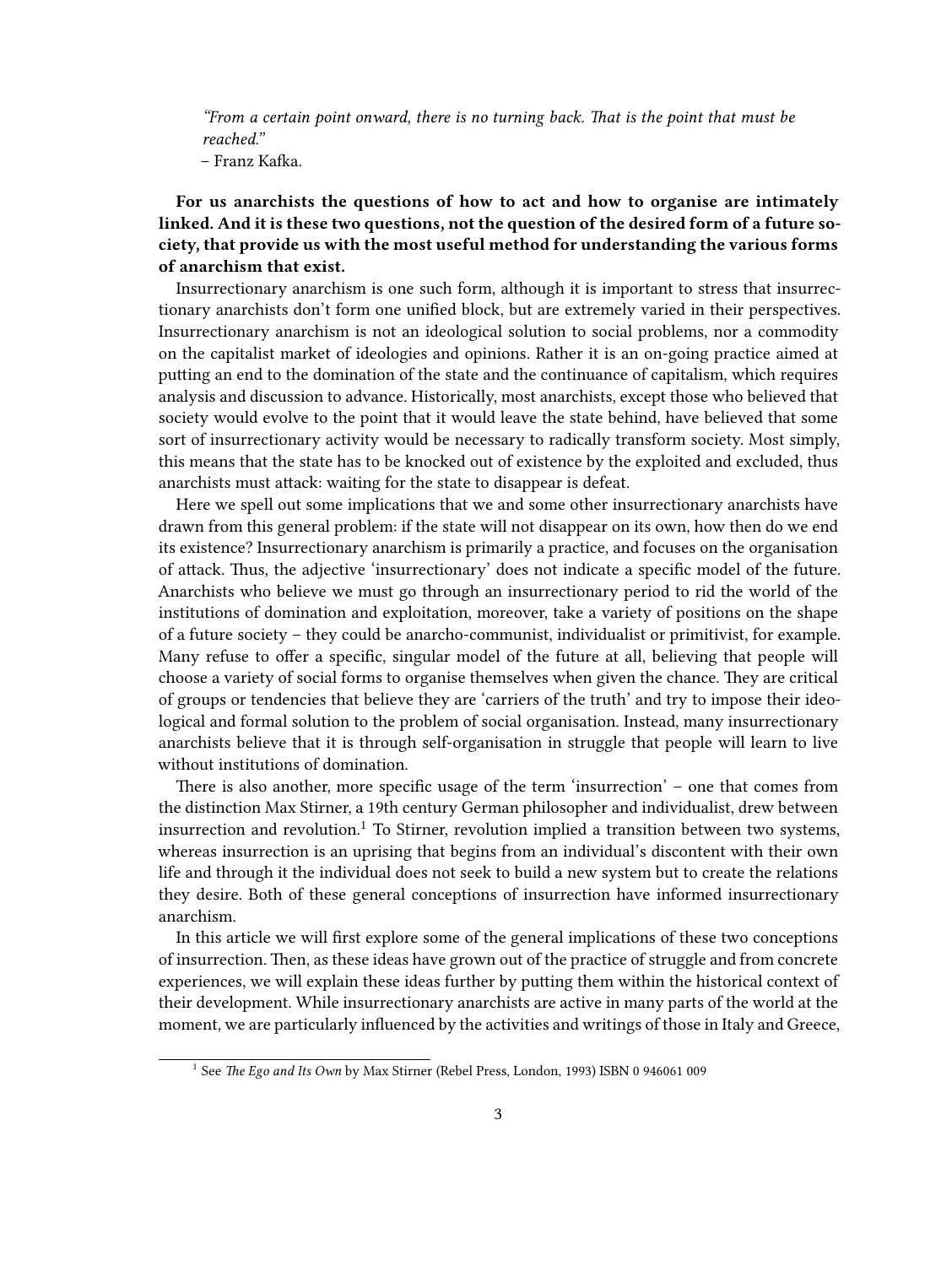which are also the countries where insurrectionary anarchists are the most active. The current, extremely varied Italian insurrectionary anarchist scene, which centres around a number of occupied spaces and publications, exists as an informal network carrying on their struggle outside of all formal organisations. This tendency has taken on the 'insurrectionary anarchist' label to distinguish itself from the Italian Anarchist Federation; a platformist organisation which officially reject individual acts of revolt, favouring only mass action and an educational and evangelistic practice centring around propaganda in 'non-revolutionary periods' – and from the Italian libertarian municipalists<sup>2</sup> who take a largely reformist approach to 'anarchist' activity.

The state will not wither away, as it seems many anarchists have come to believe – some are entrenched in a position of waiting, while others even openly condemn the acts of those for whom the creation of the new world depends on the destruction of the old. Attack is the refusal of mediation, pacification, sacrifice, accommodation and compromise in struggle. It is through acting and learning to act, not propaganda, that we will open the path to insurrection – although obviously analysis and discussion have a role in clarifying how to act. Waiting only teaches waiting; in acting one learns to act. Yet it is important to note that the force of an insurrection is social, not military. The measure for evaluating the importance of a generalised revolt is not the armed clash, but, on the contrary, the extent of the paralysis of the economy, of normality. If students continue to study, workers and office employees to work, the unemployed to solely strive for employment, then no change is possible. We could look to the examples of May 1968 in Paris, Italy in the 1970s, or the more recent insurrection in Albania for inspiration.<sup>3</sup>

#### <span id="page-3-0"></span>**Sabotage and Other 'Modest Attempts'**

As anarchists, the revolution is our constant point of reference; no matter what we are doing or with what problem we are concerned. But the revolution is not a myth simply to be used as a point of reference, it should not be thought of as inhabiting an abstract future. Precisely because it is a concrete event, it must be built daily through more modest attempts that do not have all the liberating characteristics of the social revolution in the true sense. These more modest attempts are insurrections. In them the uprising of the most exploited and excluded of society and the most politically aware minority opens the way to the possible involvement of increasingly wider sections of the exploited in a flux of rebellion which could lead to revolution. Over the last year, we have seen the beginning of this process at work in Argentina. Yet struggles must be developed both in the intermediate and long term. In other words, it is still possible and necessary to intervene in intermediate struggles, that is, in struggles that are circumscribed, even locally, with precise objectives that are born from some specific problem. This may be direct actions to resist the building of military bases or prisons; fights against the institution of property, such as squatting and rent strikes; or attacks on particular capitalist projects, such as high-speed railways, genetically modified crops or power transmission lines. These should not be considered to be of secondary importance; such kinds of struggles also disturb capitalism's universal project.

For these events to build, they must spread; insurrectionary anarchism, therefore, places particular importance on the circulation and spread of action, not managed revolt, for no army or

<sup>&</sup>lt;sup>2</sup> 'Anarchists' who generally turn their back on direct action, and use local politics to try and gain reforms and establish 'anarchist controlled' towns.

<sup>3</sup> See *Albania: Laboratory of Subversion* by Anonymous (Elephant Editions, London, 1999) No ISBN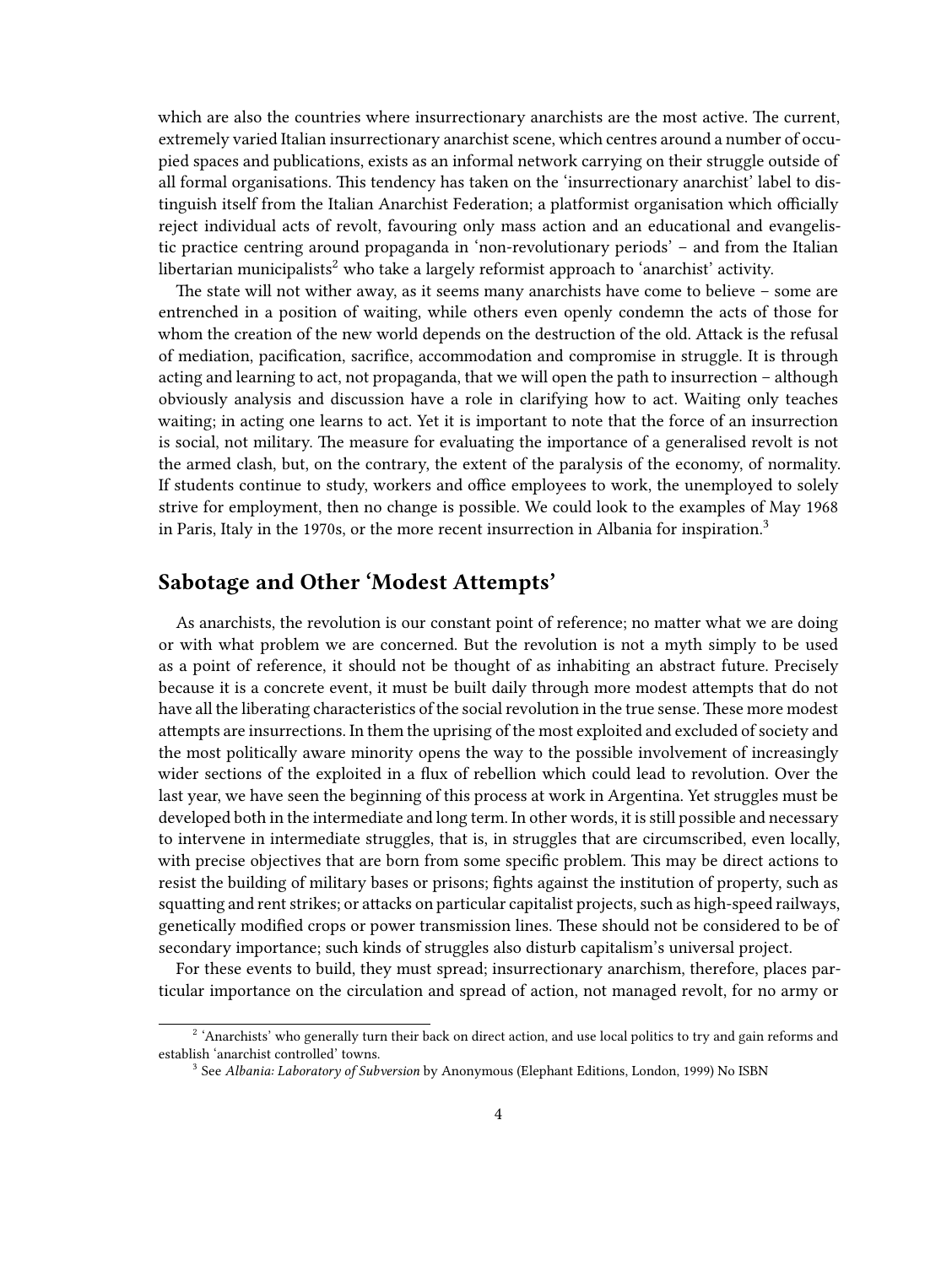police force is able to control the generalised circulation of such autonomous activity. Paying attention to how struggles have spread has led many anarchists to aim their critical focus on the question of organisation, for whereas centralised struggle is controlled and limited (one only needs to think of the examples of the many revolutionary movements in Latin America that until recently were controlled by 'The Party' to understand this), autonomous struggle has the capacity to spread capillary-style.

Therefore, what the system is afraid of is not just these acts of sabotage themselves, but also them spreading socially. Uncontrollability itself is the strength of the insurrection. Every proletarianised individual who disposes of even the most modest means can draw up his or her objectives, alone or along with others. It is materially impossible for the state and capital to police the whole social terrain. Anyone who really wants to contest the network of control can make their own theoretical and practical contribution as they see fit. There is no need to fit themselves within the structured roles of formally organised revolt (revolt that is circumscribed and controlled by an organisation). The appearance of the first broken links of social control coincides with the spreading of acts of sabotage. The anonymous practice of social self-liberation could spread to all fields, breaking the codes of prevention put into place by power.

In moments when larger scale insurrections are not taking place, small actions – which require unsophisticated means that are available to all and thus are easily reproducible – are by their very simplicity and spontaneity uncontrollable. They make a mockery of even the most advanced technological developments in counter-insurgency. In the United States, a string of arsons of environmentally damaging projects, some claimed under the name Earth Liberation Front, have spread across the country due largely to the simplicity of the technique. In Italy, sabotage of high speed railways has spread uncontrollably, again because anyone can plan and carry out their own action without needing a large organisation with charters and constitutions, complex techniques or sophisticated knowledge.

In addition, contrary to the mathematicians of the grand revolutionary parties, it is never possible to see the outcome of a specific struggle in advance. Even a limited struggle can have the most unexpected consequences. The passage from the various insurrections – limited and circumscribed – to revolution can never be guaranteed in advance by any method, nor can one know in advance that present actions will not lead to a future insurrectionary moment.

#### <span id="page-4-0"></span>**Roots of Insurrectionary Anarchy**

As insurrectionary anarchism is a developing practice – not an ideological model of the future or a determinist history – insurrectionary anarchists do not take the work of any single revolutionary theoretician as their central doctrine: thus insurrectionary anarchists are not Bakuninists, for example, and feel no need to defend all his writings and actions. Yet Bakunin was historically important to the development of an anarchism that focused its force in insurrection. Unlike Marx, who built his support in the First International, mostly within the central executive structure, Bakunin worked to build support for co-ordinated action though autonomous insurrections at the base, especially in Southern Europe. And since Bakunin's time insurrectionary anarchists have been concentrated in Southern Europe.

In the responses to the Paris Commune of 1871 and in the conflicts of the First International one can see the formation of insurrectionary anarchism's basic concepts. Whereas Marx believed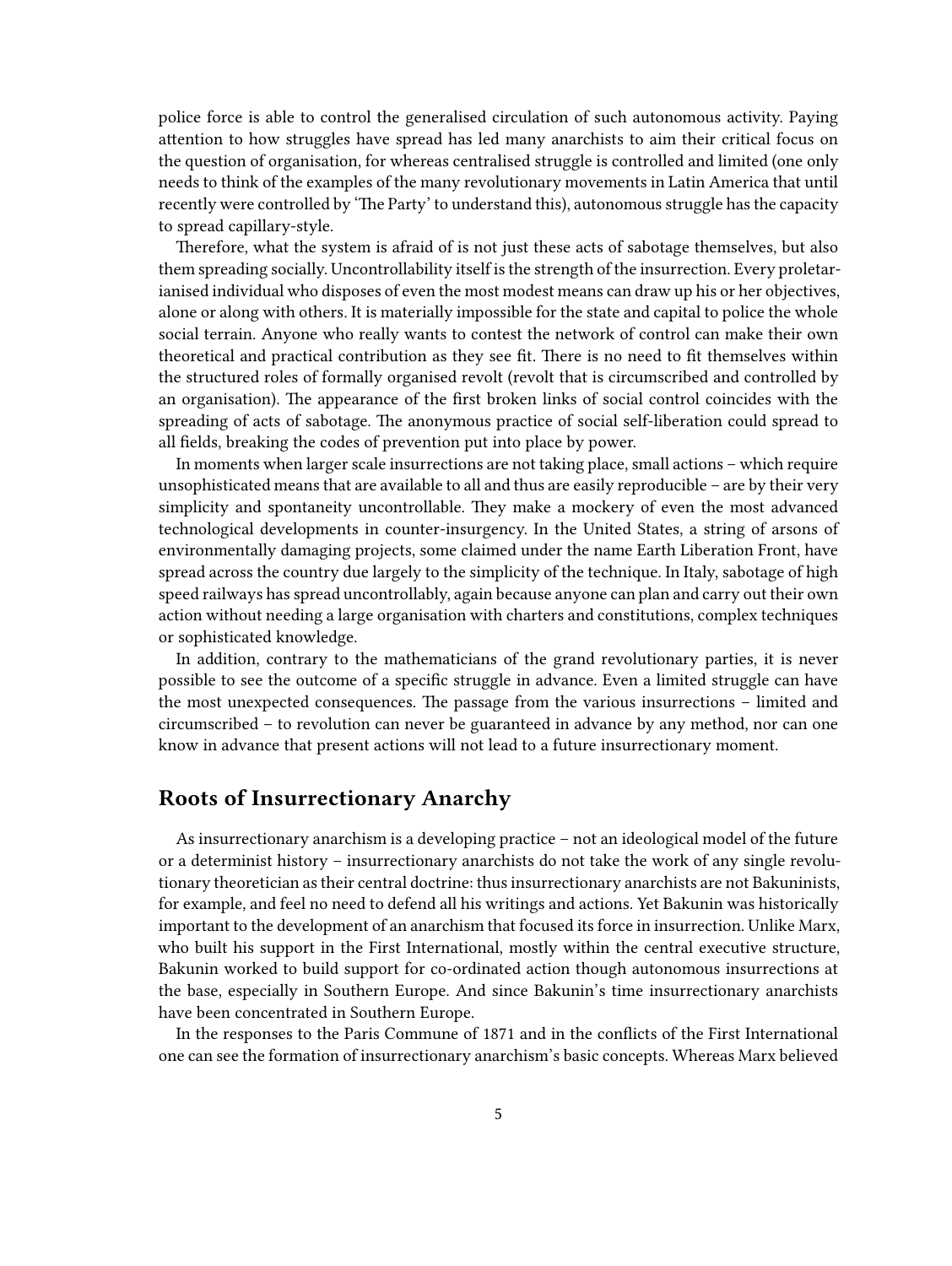that the new political forms of the Commune (forms of democracy and representation) would advance the social revolution, Bakunin argued that political and organisational forms had held the social revolution back. Also influential to later insurrectionaries, Bakunin argued that it was one's actions that would spread the revolution, not words. In 1871 Marx and his supporters allied themselves with the followers of Blanqui – from whom the concept of the "dictatorship of the proletariat" came – to cut Bakunin and his supporters out of a special conference of the International held in London. Bakuninists held their own conference in Sonvilier, arguing that hierarchical and political means could never be used to gain social revolutionary ends. As the Sonvilier circular states, it was impossible "for a free and egalitarian society to come out of an authoritarian organisation." Marx pejoratively termed the Sonvilier conference "anarchist," and those in Sonvilier called the London conference "Marxist" to mark its authoritarian attempt to control the International. In 1872, Marx succeeded in expelling Bakunin from the International and requiring all member organisations to advocate the conquest of political power as the necessary prerequisite to revolution.

# <span id="page-5-0"></span>**Social and Individual Struggle**

Another issue that has caused a lot of debate within anarchist circles is the supposed contradiction between individual and social struggle: again, this is a question of the organisation of struggle. This is a debate that has gone on and still goes on within the insurrectionary anarchist circles; Renzo Novatore stood for individual revolt, Errico Malatesta for social struggle, whilst Luigi Galleani believed there was no contradiction between the two.

Novatore, an Italian anarchist who died in a shoot-out with the police in 1922, wrote, "Anarchy is not a social form, but a method of individuation. No society will concede to me more than a limited freedom and a well-being that it grants to each of its members."<sup>4</sup> Malatesta, also an Italian and an active insurrectionary his whole life, was an anarcho-communist for whom anarchism was based in the organised attack of collective struggle, especially of the labour movement; yet, he was still very critical of any form of organisation that could become authoritarian. This was the basis of his 1927 disagreement with the Russian Platformists – who attempted to create a centralised and unitary revolutionary organisation.

Malatesta critiqued the proposal of the Platformists – who put forward their program in response to the victory of the Bolsheviks in Russia – for attempting to discipline and synthesise struggle within a single organisation. In his critique of the proposal he stated, "in order to achieve their ends, anarchist organisations must in their constitution and operation, remain in harmony with the principles of anarchism; that is, they must know how to blend the free action of individuals with the necessity and the joy of co-operation which serve to develop the awareness and initiative of their members." While many social anarchists of today critique insurrectionary anarchists by claiming that they are against organisation as such, it is worth noting that most social anarchists and anarcho-communists active in the beginning of the last century did not view organisation and individualism as a contradiction, and that few anarchists have ever been against organisation as such. Maltesta's 1927 statement on the subject bears repeating: "Judging by certain polemics it would seem that there are anarchists who spurn any form of organisation;

<sup>4</sup> See *A Strange and Outcast Poet: The Life and Writings of Renzo Novatore* (Venomous Butterfly Publications) See: http://www.geocities.com/kk\_abacus/vbutterfly.html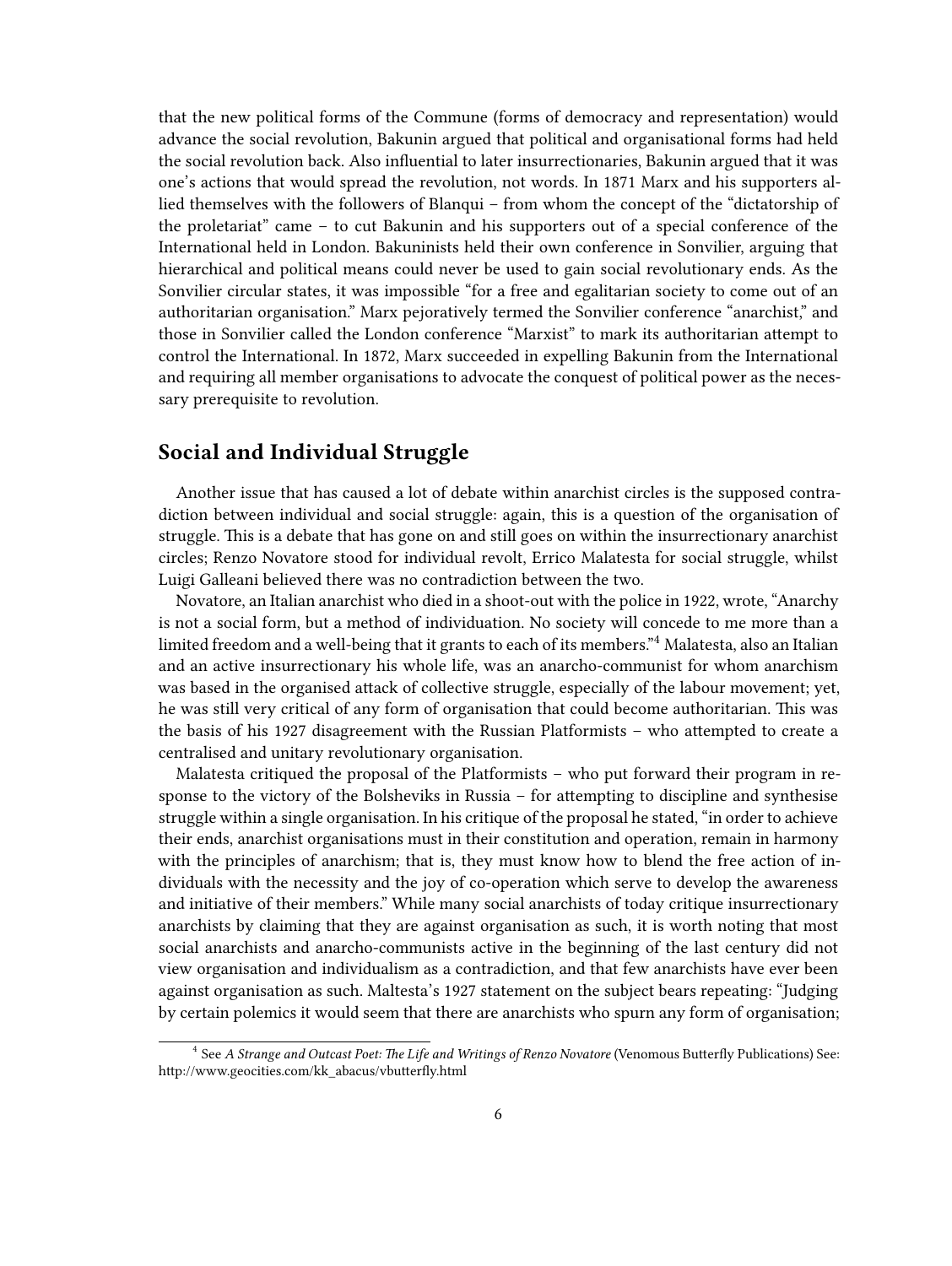but in fact the many, too many, discussions on this subject, even when obscured by questions of language or poisoned by personal issues, are concerned with the means and not the actual principle of organisation. Thus it happens that when those comrades who sound the most hostile to organisation want to really do something they organise just like the rest of us and often more effectively. The problem, I repeat, is entirely one of means."<sup>5</sup>

Galleani, who emigrated to the United States in 1901 after facing arrest in Europe edited one of the most important US Italian anarchist journals, *Cronaca Sovversiva*, and was critical of formal organisation. In his articles and speeches he merged Kropotkin's idea of mutual aid with unfettered insurgency, defending communist anarchism against authoritarian socialism and reformism, speaking of the value of spontaneity, variety, autonomy and independence, direct action and self-determination. Galleani and his followers were deeply suspicious of formal organisations, seeing them as likely to turn into hierarchical, authoritarian organisations. The critique of formal organisation has become a central concern of most insurrectionary anarchists ever since. Galleani saw no contradiction between individual and social struggle, nor did he see a contradiction between communism and anarchism. He was firmly against authoritarian communism, which he saw as growing out of collectivist ideologies – the idea that production and consumption must be organised into a collective in which individuals must participate. Galleani is one of main influences on those who today call themselves insurrectionary anarchists.

### <span id="page-6-0"></span>**Why we are Insurrectionary Anarchists…**

- Because we consider it possible to contribute to the development of struggles that are appearing spontaneously everywhere, turning them into mass insurrections – that is to say actual revolutions.
- Because we want to destroy the capitalist order of the world which is useful to nobody but the managers of class domination.
- Because we are for the immediate, destructive attack against the structures, individuals and organisations of capital, state and all forms of oppression.
- Because we constructively criticise all those who are in situations of compromise with power in their belief that the revolutionary struggle is impossible at the present time.
- Because rather than wait, we have decided to proceed to action, even if the time is not ripe.
- Because we want to put an end to this state of affairs right away, rather than wait until conditions make its transformation possible.
- These are some of the reasons why we are anarchists, revolutionaries *and* insurrectionists.

by Alfredo Bonanno.

The debate about the relation between individual and social struggle, between individualism and communism, continues today. Some insurrectionary anarchists argue that insurrection begins with the desire of individuals to break out of constrained and controlled circumstances, the

<sup>5</sup> *A Project of Anarchist Organisation* by Errico Malatesta (1927) See: http://www.geocities.com/CapitolHill/6170/ malatesta\_project.html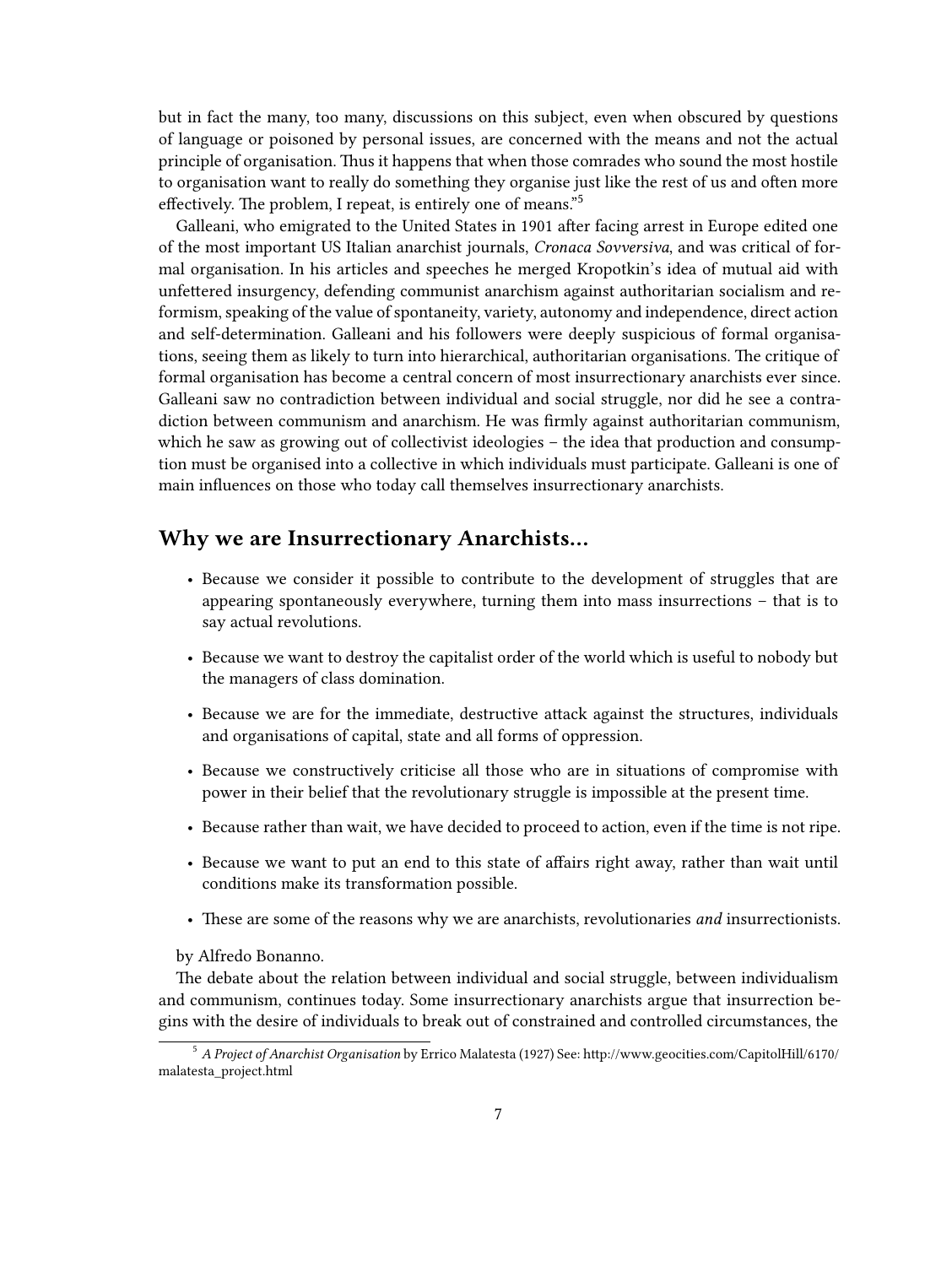desire to re-appropriate the capacity to create one's own life as one sees fit. This requires that they overcome the separation between themselves and their conditions of existence – food, housing, etc. Where the few, the privileged, control the conditions of existence, it is not possible for most individuals to truly determine their existence on their own terms. Individuality can only flourish where there is equality of access to the conditions of existence. This equality of *access* is communism; what individuals do with that access is up to them and those around them. Therefore, there is no equality or identity of *individuals* implied in true communism. What forces us into an identity or an equality of being are the social roles laid upon us by our present system. Thus there is no contradiction between individuality and communism.

The insurrectional anarchist project grows out of the individual's desire to determine how one will live one's life and with whom one will carry out this project of self-determination. But this desire is confronted on all sides by the existing social order, a reality in which the conditions of our existence and the social relationships through which our lives are created have already been determined in the interests of a ruling class who benefit from the activities that we are compelled to do for our own survival.

Thus the desire for individual self-determination and self-realisation leads to the necessity of a class analysis and class struggle. But the old workerist conceptions, which perceived the industrial working class as the central subject of revolution, are not adequate to this task. What defines us as a class is our *dispossession*, the fact that the current system of social relationships steals away our capacity to determine the conditions of our existence. Class struggle exists in all of the individual and collective acts of revolt in which small portions of our daily life are taken back or small portions of the apparatus of domination and exploitation are obstructed, damaged or destroyed. In a significant sense, there are no isolated, individual acts of revolt. All such acts are responses to the social situation, and many involve some level of complicity, indicating some level of collective struggle. Consider, for example, the spontaneous, mostly unspoken organisation of the theft of goods and the sabotage of the work process that goes on at most workplaces; this informal co-ordination of subversive activity carried out in the interest of each individual involved is a central principle of collective activity for insurrectionary anarchists, because the collectivity exists to serve the interests and desires of each of the individuals in re-appropriating their lives and often carries within it a conception of ways of relating free of exploitation and domination.

But even lone acts of revolt have their social aspects and are part of the general struggle of the dispossessed. Through a critical attitude towards the struggles of the past, the changes in the forces of domination and their variation between different places, and the development of present struggles, we can make our attack more strategic and targeted. Such a critical attitude is what allows struggles to circulate. Being strategic, however, does not mean there is only one way to struggle; clear strategies are necessary to allow different methods to be used in a co-ordinated and fruitful way. Individual and social struggle are neither contradictory, nor identical.

### <span id="page-7-0"></span>**Critique of Organisation**

In Italy, the failure of the social movements of the 1960s and 1970s led some to reassess the revolutionary movement and others to abandon it all together. During the '70s, many Leninist groups concluded that capitalism was in the throes of its final crisis, and they moved to armed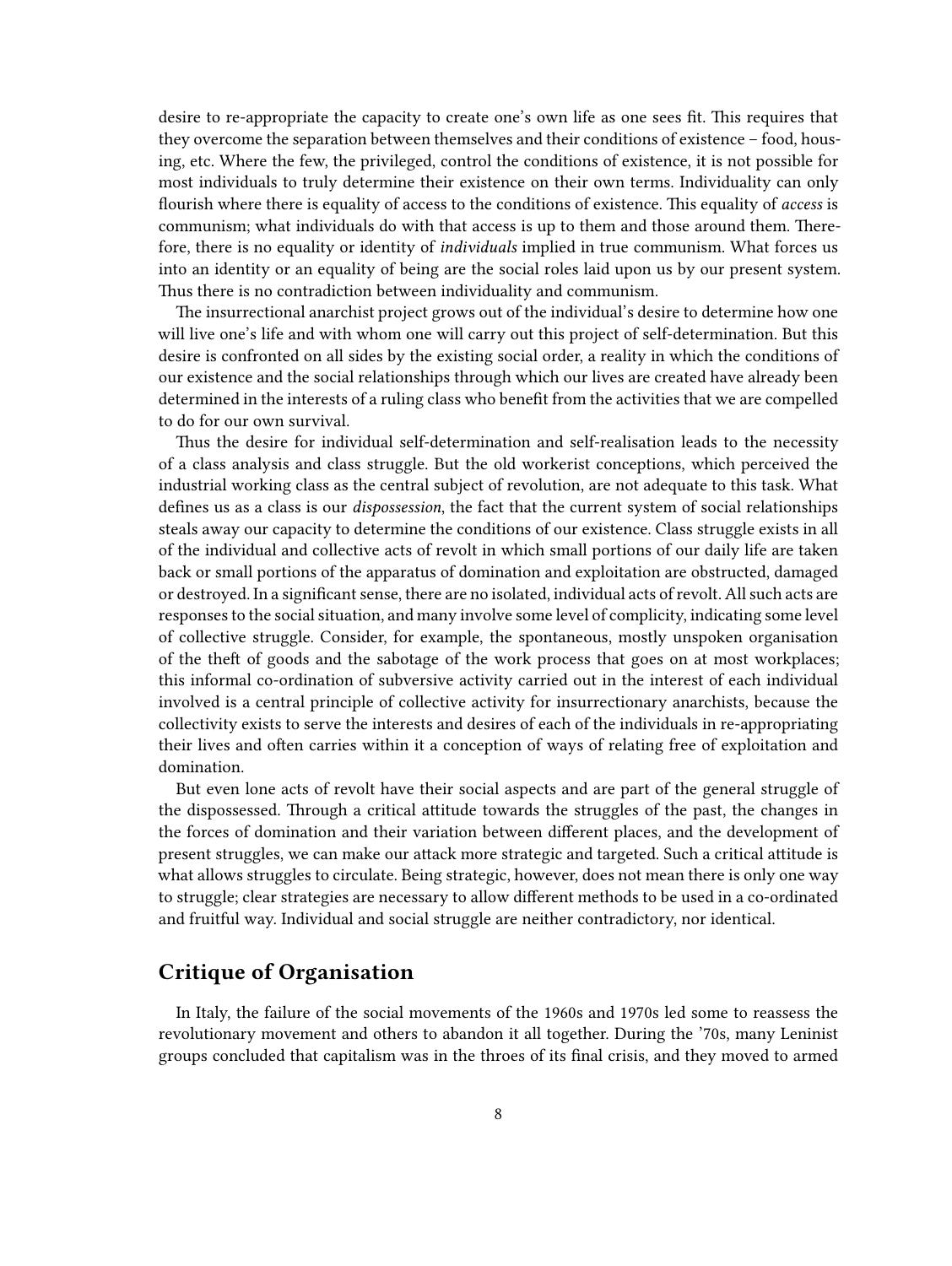struggle. These groups acted as professional revolutionaries, reducing their lives to a singular social role. But by the 1980s they came to believe that the time for revolutionary social struggle had ended, and they thus called for an amnesty for movement prisoners from the '70s, some even going as far as to disassociate themselves from the struggle. This separated them from insurrectionary anarchists who believed that a revolutionary struggle to overthrow capitalism and the state still continued, for no determinist history could name the correct moment to rebel. In fact, determinist history often becomes an excuse for not acting and only pushes a possible rupture with the present further into the impossible.

Much of the Italian insurrectionary anarchist critique of the movements of the '70s focused on the forms of organisation that shaped the forces of struggle and out of this a more developed idea of informal organisation grew. A critique of the authoritarian organisations of the '70s, whose members often believed they were in a privileged position to struggle as compared to the proletariat as a whole, was further refined in the struggles of the '80s, such as the early 1980s struggle against a military base that was to house nuclear weapons in Comiso, Sicily. Anarchists were very active in that struggle, which was organised into self-managed leagues. These ad hoc, autonomous leagues took three general principles to guide the organisation of struggle: permanent conflict, self-management and attack. Permanent conflict meant that the struggle would remain in conflict with the construction of the base until it was defeated without mediating or negotiating. The leagues were self-generated and self-managed; they refused permanent delegation of representatives and the professionalisation of struggle. The leagues were organisations of attack on the construction of the base, not the defence of the interests of this or that group. This style of organisation allowed groups to take the actions they saw as most effective while still being able to co-ordinate attack when useful, thus keeping open the potential of struggle to spread. It also kept the focus of organisation on the goal of ending the construction of the base instead of the building of permanent organisations, for which mediating with state institutions for a share of power usually becomes the focus and limiting the autonomy of struggle the means.

As the anarchists involved in the Comiso struggle understood, one of the central reasons that social struggles are kept from developing in a positive direction is the prevalence of forms of organisation that cut us off from our own power to act and close off the potential of insurrection. These are permanent organisations, those that synthesise all struggle within a single organisation, and organisations that mediate struggles with the institutions of domination. Permanent organisations tend to develop into institutions that stand above the struggling multitude. They tend to develop a formal or informal hierarchy and to disempower the multitude: power is alienated from its active form within the multitude and instituted within the organisation. This transforms the active multitude into a passive mass. The hierarchical constitution of power relations removes decision from the time such a decision is necessary and places it within the organisation. The practical consequence of such an organisation is that the active powers of those involved in the struggle are stifled by the organisation. Decisions that should be made by those involved in an action are deferred to the organisation; moreover, permanent organisations tend to make decisions based not on the necessity of a specific goal or action, but on the needs of that organisation, especially its preservation. The organisation becomes an end in itself. One needs only to look at the operations of the many socialist parties to see this in its most blatant form.

As an organisation moves towards permanence and comes to stand above the multitude, the *organiser* appears – often claiming to have created the struggle – and begins to speak for the mass. It is the job of the organiser to transform the multitude into a controllable mass and to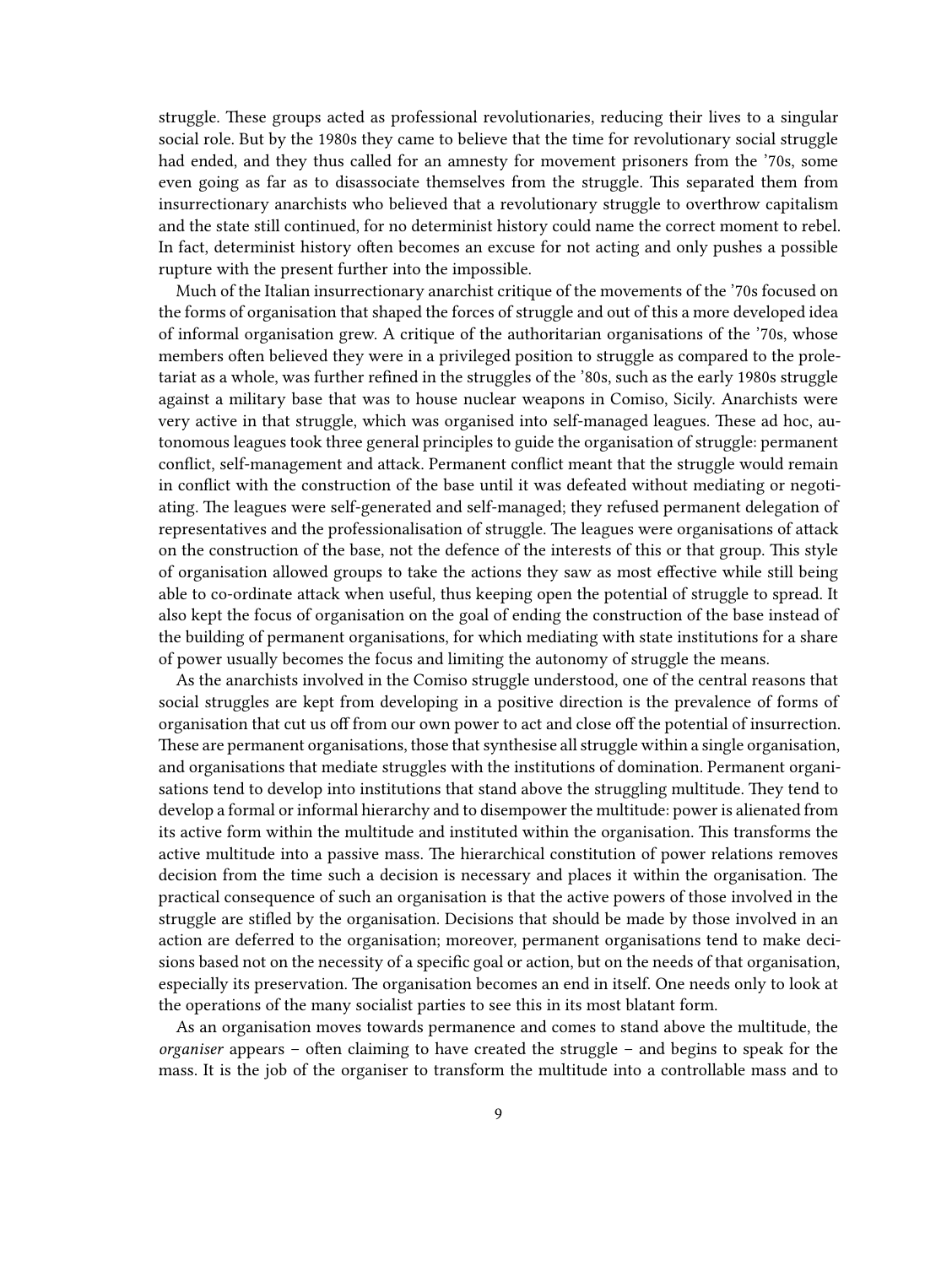represent that mass to the media or state institutions. Organisers rarely view themselves as part of the multitude, thus they don't see it as their task to act, but to propagandise and organise, for it is the masses that act.

## <span id="page-9-0"></span>**The Opinion Factory**

For the organiser, who takes as their motto 'only that which appears in the media exists', real action always takes a back seat to the maintenance of the media image. The goal of such image maintenance is never to attack a specific institution of domination, but to affect public opinion, to forever build the movement or, even worse, the organisation. The organiser must always worry about how the actions of others will reflect on the movement; they must, therefore, both attempt to discipline the struggling multitude and try to control how the movement is represented in the media. Image usually replaces action for the permanent organisation and the organiser.

The attempt to control the vast image and opinion-making factories of our society is a losing battle, as if we could ever try to match the quantity of images put forward by the media or get them to 'tell the truth'. Thus, many insurrectionary anarchists have been very critical of carrying on the struggle within the capitalist mass media. In Italy, this has put them at odds with organisations such as *Ya Basta!* who see the media as a key vehicle for their movement; in other parts of the world, the question of how anarchists should relate to the media has been a focus of debate in recent years – especially since 1999 in Seattle – and it is therefore important for us to spell out the critical position of some insurrectionary anarchists.

On a basic level, we need to ask, what is opinion? An opinion is not something first found among the public in general and then, afterwards, replayed through the media, as a simple reporting of the public opinion. An opinion exists in the media first. Secondly, the media then reproduces the opinion a million times over, linking the opinion to a certain type of person (conservatives think *X*, liberals think *Y*). Thirdly, as Alfredo Bonanno points out, "[An opinion] is a flattened idea, an idea that has been uniformed in order to make it acceptable to the largest number of people. Opinions are massified ideas."<sup>6</sup> Public opinion is produced as a series of simple choices or solutions ("I'm for globalisation and free trade" or "I'm for more national control and protectionism"). We are all supposed to choose – as we choose our leaders or our burgers – instead of thinking for ourselves. It is obvious, therefore, that anarchists cannot use the opinionmaking factory to create counter-opinions, and hopefully anarchists would never want to operate on the level of opinion even if we could somehow exert control over the content spewed out of the factory gates. Anyhow, the ethic of anarchism could never be communicated in the form of opinion; it would die once massified. Yet, it is exactly on the level of opinion that the organiser works, for opinion and image-maintenance are the very tools of power, tools used to shape and discipline a multitude into a controllable mass.

Instead of moving power and decision making into an organisation, most insurrectionary anarchists recognise the need to organise in a fashion that lacks the formality and authority which separate organisers and organised; this is called informal organisation. Because the organiser's nature is to plan and control, they often privilege the perpetuation of the organisation over other goals. Informal organisations, on the other hand, dissolve when their goal is achieved or aban-

<sup>6</sup> *The Anarchist Tension* by Alfredo M Bonanno (Elephant Editions, London, 1998) No ISBN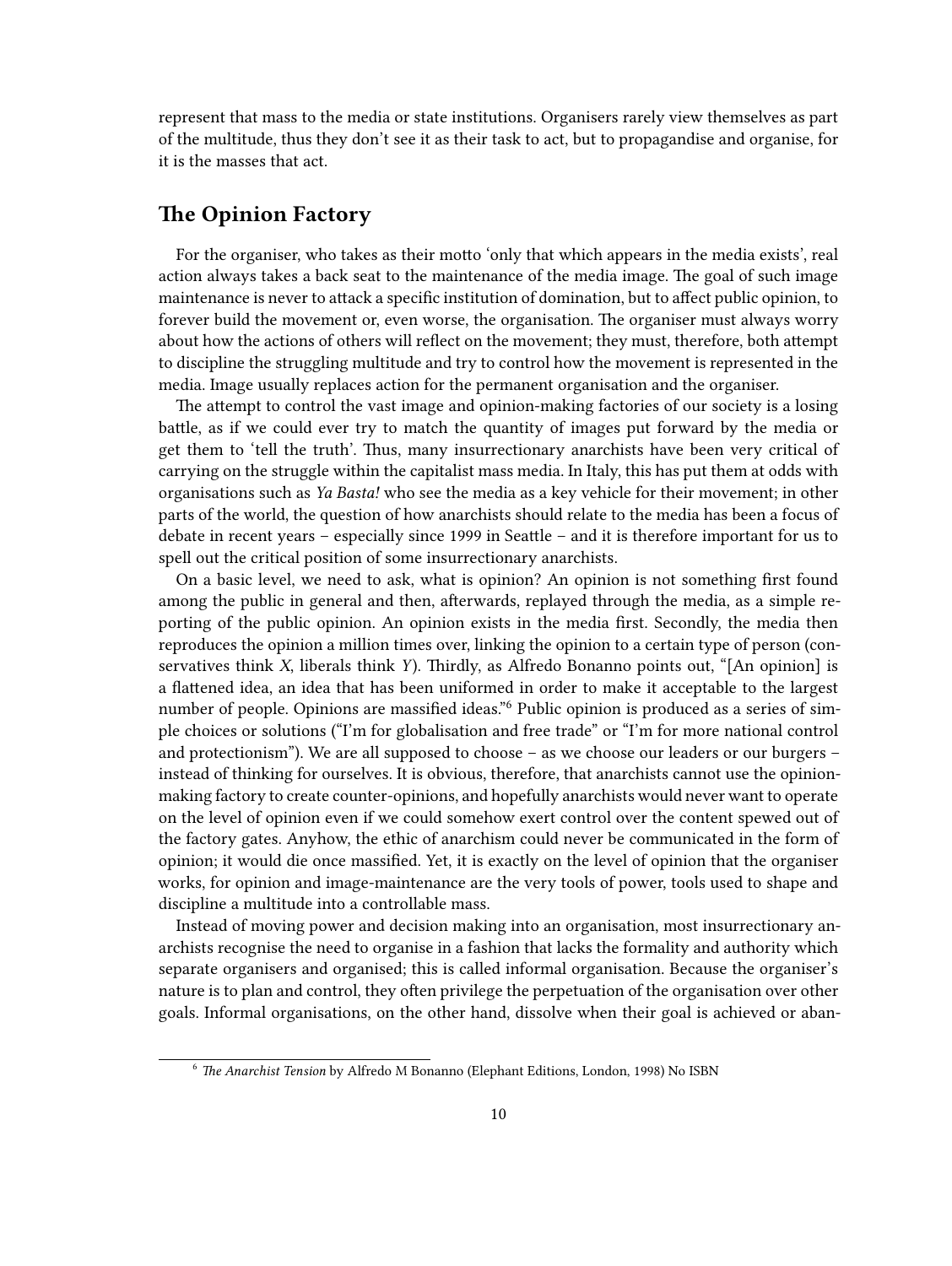doned; they do not perpetuate themselves merely for the sake of the organisation if the goals that caused people to organise have ceased to exist.

As in the case of the Comiso leagues, informal organisation is a means for affinity groups to co-ordinate efforts when necessary. We must always remember that many things can be done more easily by an affinity group or individual, and, in these cases, higher levels of organisation just make the decision making process cumbersome – it stifles us. The *smallest* amount of organisation necessary to achieve one's aims is always the best to maximise our efforts.

Informal organisation must be based on an ethic of autonomous action; autonomy is necessary to prevent our active powers from becoming alienated, to prevent the formation of relations of authority. Autonomy is refusing to obey or give orders, which are always shouted from above or beyond the situation. Autonomy allows decisions to be made when they are necessary, instead of being pre-determined or delayed by the decision of a committee or meeting. This does not mean to say however that we shouldn't think strategically about the future and make agreements or plans. On the contrary, plans and agreements are useful and important. What is emphasised is a flexibility that allows people to discard plans when they become useless. Plans should be adaptable to events as they unfold.

Just as an informal organisation must have an ethic of autonomy or it will be transformed into an authoritarian organisation, in order to avoid the alienation of our active powers, it must also have an ethic of no compromise with respect to the organisation's agreed goal. The organisation's goal should be either moved towards or abandoned. Compromising with those who we oppose (e.g. the state or a corporation) defeats all true opposition, it replaces our power to act with that of our enemies.

The scraps handed down to appease and divert us by those we oppose must be refused. Compromise with any institution of domination (the state, the police, WTO, IMF, 'The Party', etc.) is always the alienation of our power to the very institutions we supposedly wish to destroy; this sort of compromise results in the forfeiture of our power to act decisively, to make decisions and actions when we choose. As such, compromise only makes the state and capital stronger. For those who wish to open the possibility of insurrection, for those who don't wish to wait for the supposedly appropriate material conditions for revolution, for those who don't want a revolution which is merely the creation of a new power structure but want the destruction of all structures which alienate our power from us, such compromise is contrary to their aims. To continually refuse to compromise is to be in perpetual conflict with the established order and its structures of domination and deprivation. Permanent conflict is uncontrollable autonomous action that does not compromise with power.

#### <span id="page-10-0"></span>**Revolutionary Solidarity**

Revolutionary solidarity, another central practice of insurrectionary anarchism, allows us to move far beyond the 'send a cheque' style of solidarity that so pervades the Left, as well as solidarity that relies on petitioning the state for relief or mercy. One example of revolutionary solidarity was Nikos Mazotis' action against TVX Gold in December 1997.<sup>7</sup> Many people in the

 $7$  When arrested Nikos refused to recognise the authority of the whole legal system. He made a radical anarchist statement to the court during his trial, giving the reasons for the bombing, and explaining his insurrectionary hatred for the state and industry. He's now released.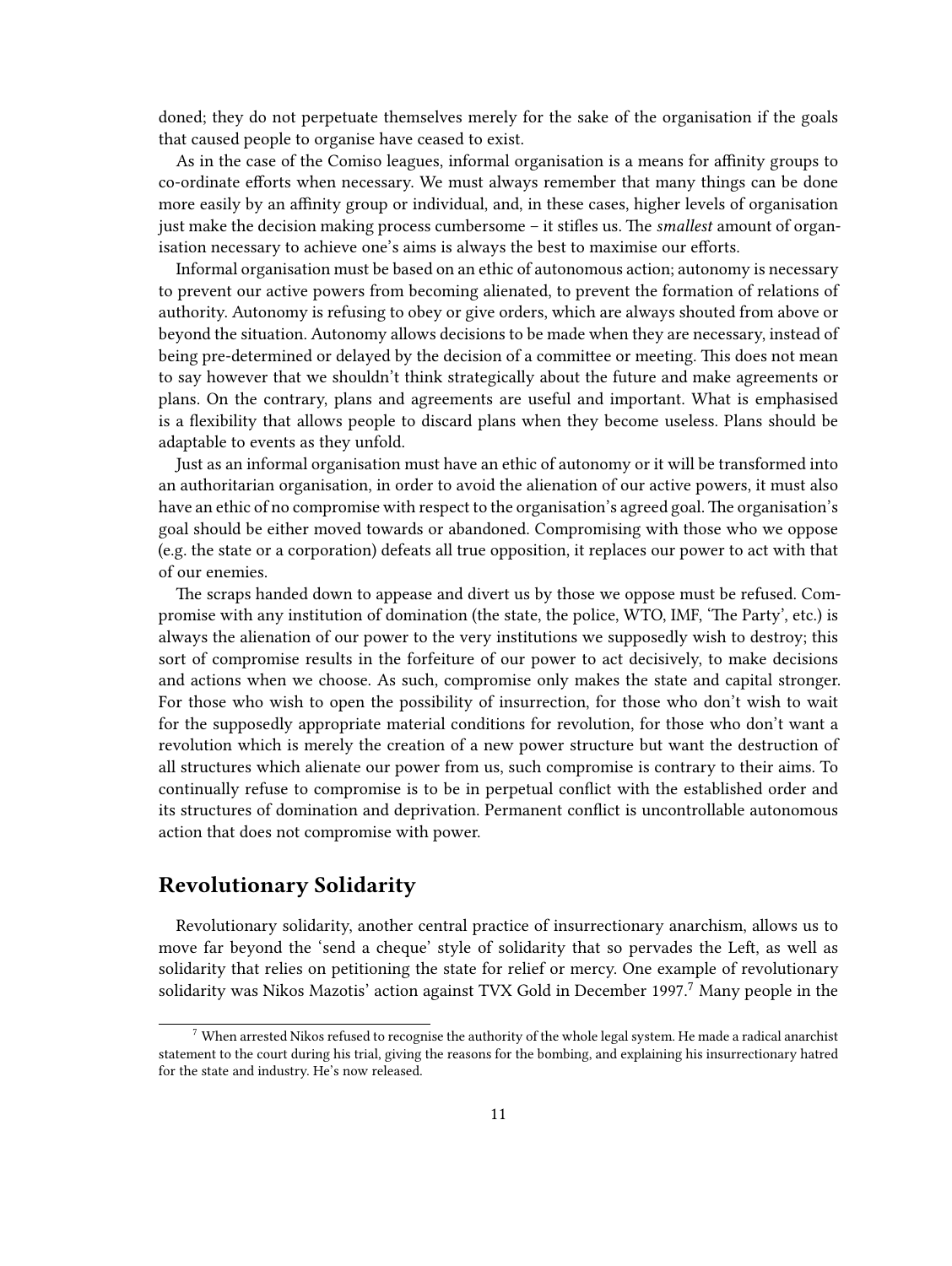villages around Strymonikos in Northern Greece were struggling against the installation of a gold metallurgy plant in their area. In solidarity with the villagers, Nikos placed a bomb in the Ministry of Industry and Development that was intended to explode when no one was in the building; unfortunately, it never went off at all. Nikos was sentenced to fifteen years in prison, but is now free. TVX Gold is a multinational company whose headquarters is in Canada, there are thus many points at which revolutionary solidarity with the villagers of Stryminikos could have been enacted. Fundraising on behalf of one's comrades is necessary and surely appreciated, but this can be combined with more active forms of solidarity with those who struggle against our common enemies. Revolutionary solidarity communicates the link between the exploitation and repression of others and our own fate, and it shows people the points at which capitalism or the state operate in similar ways in very different places. By creating links between struggles against the state and capital, revolutionary solidarity has the potential to take our local struggles to a global level.

Moreover, revolutionary solidarity is always an active attack; it always involves the recovery of our own active powers that multiply in combination – in solidarity – with the active powers of others. Many insurrectionary anarchists have been involved in the resistance against the *FIES* prison regime (*Ficheros de Internos de Especial Seguimiento* – Inmate Files for Special Monitoring) in Spain. This is a revolutionary struggle because it is not only aimed at a mere reform, but ultimately its goal is the disappearance of prisons, which involves a radical social change. It is a self-organised struggle, in which there are not any leaders or representatives, neither inside the prisons nor outside, but only solidarity that grows between exploited people both from inside and outside the walls.

One of the primary strengths of informal organisation is that it allows anarchists to intervene in intermediate or specific struggles without compromising principles or demanding uniformity of action and politics. Informally organised struggles may be composed of affinity groups with quite different political perspectives from each other. Some people may wish to open the possibility for insurrection, while others are only concerned with an immediate goal. There is no reason why those who share an immediate practical aim but diverge in their long-term goals might not come together. For example, an anti-genetic engineering (GE) group could form and decide to co-ordinate the tearing up test crops and to circulate anti-GE leaflets. In this case those who want an insurrectionary rupture with this social order and those who merely hate genetic engineering could easily work together towards this immediate goal. Groups that take a more insurrectionary approach to action, however, often end up in conflict with other groups working around similar issues. The Earth Liberation Front, an informally organised set of groups which have taken a position of attack on those they see as destroying the earth, have been vilified by the mainstream environmental movement. At the same time, they would probably be critiqued by many insurrectionary anarchists for focusing defensively on the protection of the earth and ignoring the social aspect of revolution. What is important to allow different groups to work together is co-ordination with autonomy.

For those who wish to open the possibility of insurrection, such co-operation will not close the door on their dreams. Informal organisation, with its ethics of autonomy and no compromise, does not control struggle, and uncontrollability opens the possibility for an insurrectionary rupture with the present social order..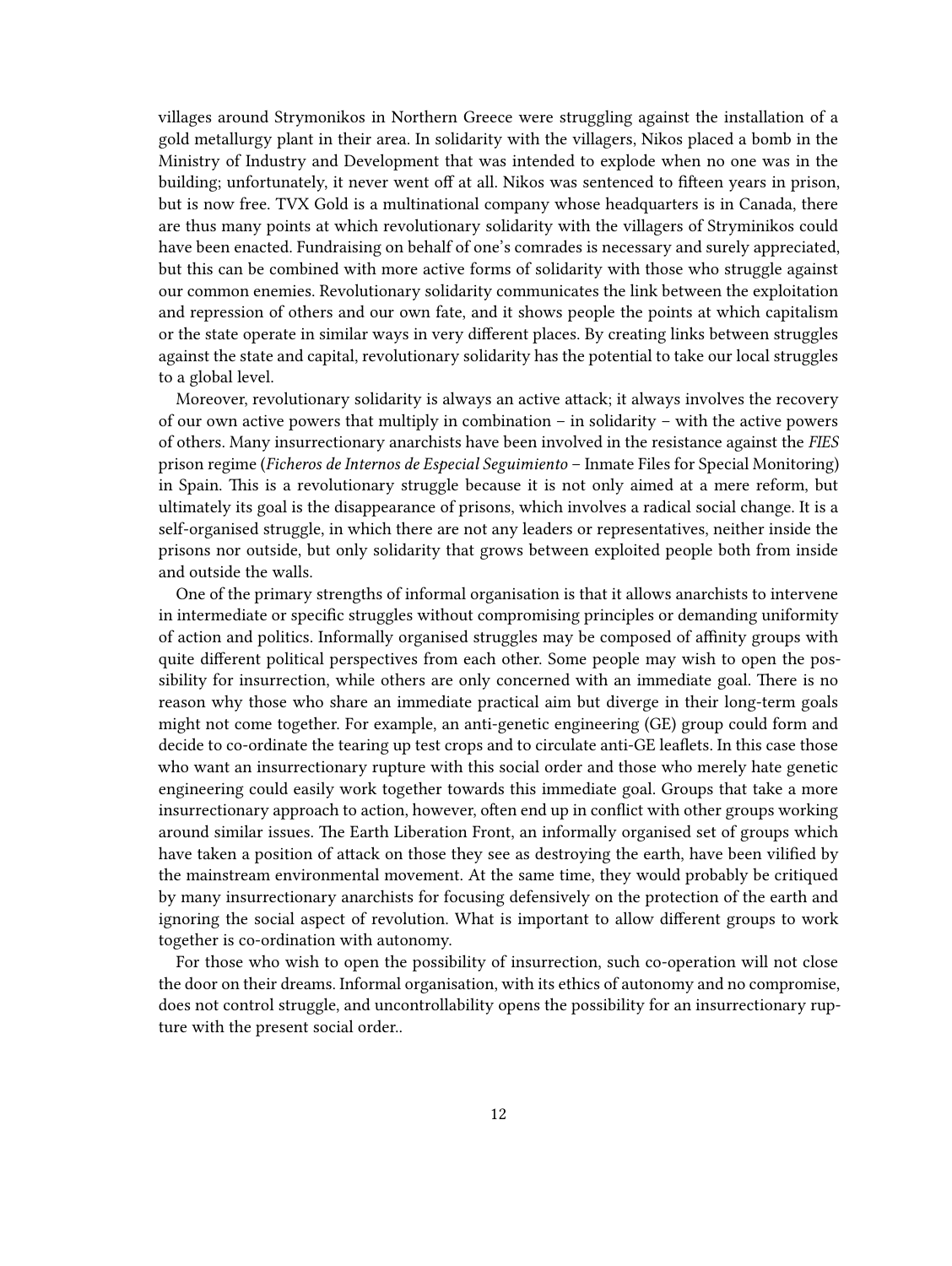# <span id="page-12-0"></span>**Further Reading**

It's worth looking at these two English language insurrectionary anarchist journals:

Killing King Abacus, PO Box 993, Santa Cruz, CA 95061, USA.

Email: kk\_abacus@yahoo.com

Web: [http://www.geocities.com/kk\\_abacus/](http://www.geocities.com/kk_abacus/)

Wilful Disobedience, PO Box 31098, Los Angeles, CA 90031, USA.

Email: acraticus@yahoo.com

Web: [http://www.geocities.com/kk\\_abacus/vbutterfly.html](http://www.geocities.com/kk_abacus/vbutterfly.html)

Many insurrectionary anarchist writings can be obtained from Elephant Editions publications. These, mainly pamphlets, can be ordered from them at: Elephant Editions, BM Elephant, London WC1N 3XX, England. Many of them can also be found on the web at: http://www.geocities.com/ kk\_abacus/ioaa/ioaa.html

For insurrectionary anarchist texts in Spanish check out the Palabras de Guerra website at: http://flag.blackened.net/pdg/

### <span id="page-12-1"></span>**When Will it be Time for Insurrection?**

**I have a theory. My theory is that every time the government or some corporation commits an act of destruction to the wild or humanity; if every time a corporation's oil tanker pollutes a coastline, or they mangle, plunder and destroy a wild place; if every time they do this, I take my anger and I place it in a certain compartment inside my brain, when it comes time for the insurrection I will be able to access those pieces of anger that I stored.**

So I spend my days patiently continuingly attempting to stop the madness which drives the governments and corporations, and each day I hear of new atrocities. I go on another A to B demonstration, shout some slogans, and then at the end of day I again open up this special compartment and put the anger of some new atrocity in it, all in anticipation of the day when I shall need this anger to bring the Empire down.

But a new fear has overcome me. I perceive my anger calling me from inside this compartment, I hear the door unlatching from inside, and this new terrible question approaches me:

How shall I know when it's time for insurrection?

Will it be when the next river or lake is destroyed after being needlessly polluted? When logging companies have destroyed another eco-system and driven the native peoples from the land?

Is then the time for insurrection?

Or is it when a government or NATO or the UN bombs a country and murders thousands of people? When another multinational is complicit with the murder of indigenous tribes so another of the earth's natural areas can be plundered?

Is then the time for insurrection?

When your local factory exports another shipment of arms designed and destined to kill people like you and me? If corporations continue to wreak havoc upon the ozone layer, if ecology is cast blindly aside in favour of profit? If certain parties proceed in a manner which is clearly imperilling the lives of a multitude of glorious and beautiful animals and plants on our planet?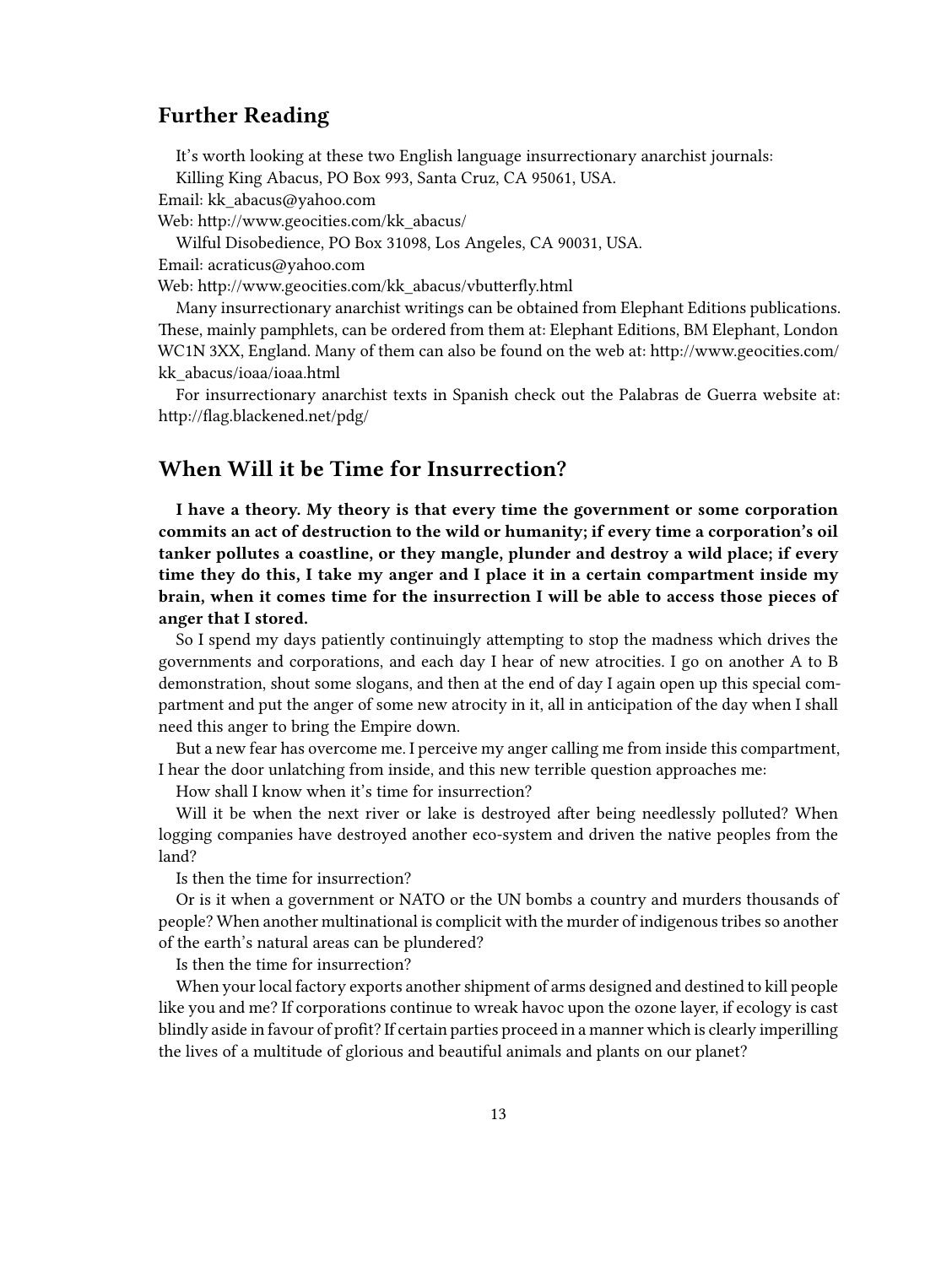Is then the time for insurrection?

Or do we carry on simply demonstrating, handing in petitions, hoping the system will realise its faults and change, or hope for a future revolution when we've got the masses on our side and we will then be able to put everything right? Do we hope for this whilst the system carries on destroying us and the planet to such an extent that the world may not be worth living in when we finally get round to doing anything about it?

Do we carry on waiting and waiting until things get critical? Is it then the time for insurrection? Or will it be too late…?